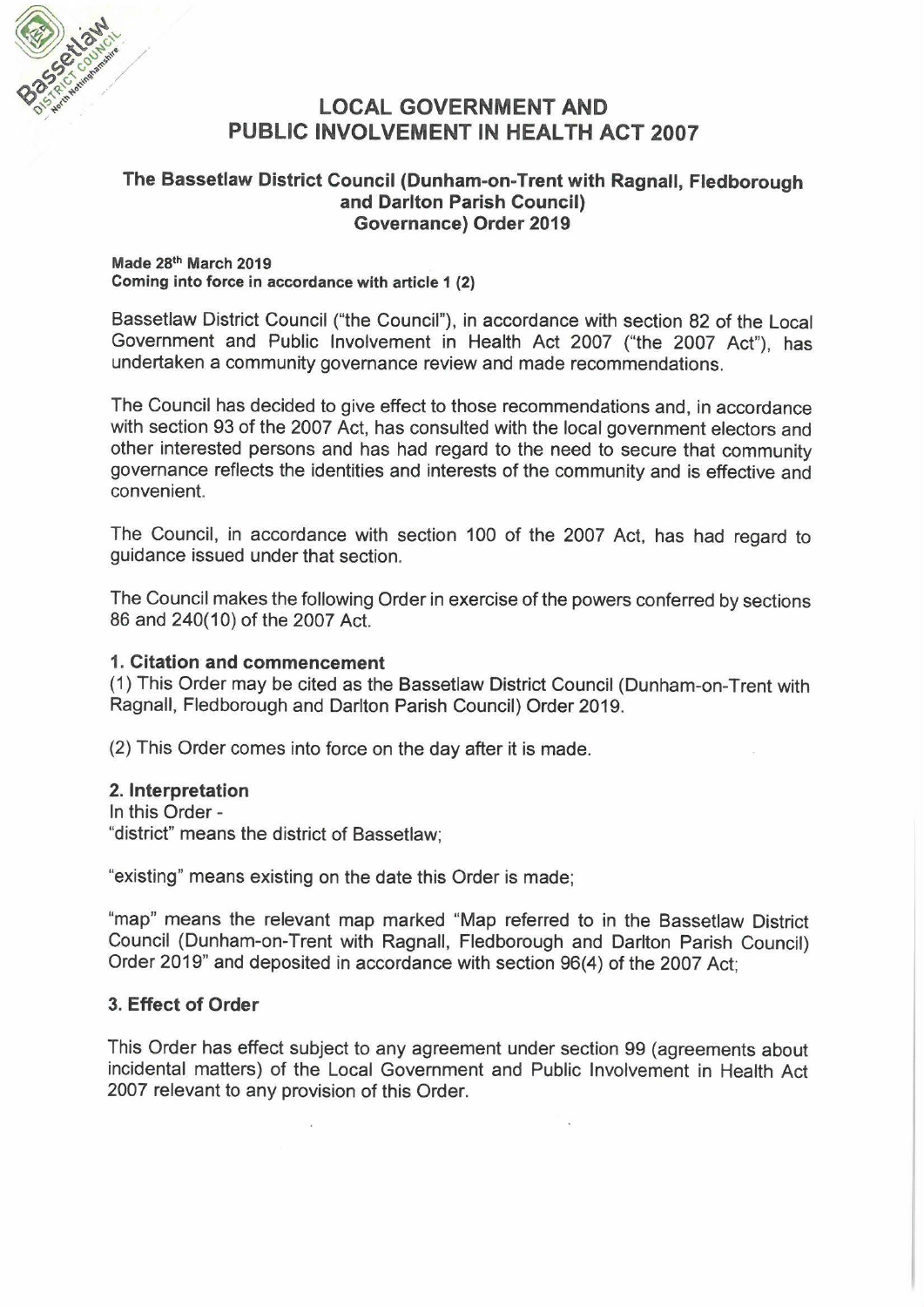## **4. The Number of parish councillors for the Parish of Dunham-on-Trent with Ragnall, Fledborough and Darlton Parish Council)**

The existing number of councillors to be elected for the Parish Dunham-on-Trent with Ragnall, Fledborough and Darlton of shall be reduced as follows. This will be effective from the ordinary day of election in 2019.

|                 | <b>Previous Number</b> | New number |
|-----------------|------------------------|------------|
| Darlton         | 3                      |            |
| Dunham-on-Trent |                        | 5          |
| Ragnall         | 3                      |            |
| Fledborough     | 2                      | 2          |

Sealed with the seal of the Council on the 28th day of March 2019



 $S$   $\omega$  orward

Authorised Signatory

**Explanatory Note**  (This note is not part of the Order)

Chapter3 of Part 4 of the Local Government and Public Involvement in Health Act 2007 ("the 2007 Act") authorises principal councils to undertake community governance reviews in their areas and make recommendations for matters such as the creation of new parishes and parish councils, the electoral arrangements for parish councils, the abolition of existing parishes and parish councils and changes to parish boundaries. It also requires a principal council which has received a valid community governance petition to undertake a community governance review. Section 86 of the 2007 Act enables a principal council to make an order to give effect to the recommendations made in a community governance review.

This Order gives effect to recommendations made by Bassetlaw District Council to reduce the number of parish councillors for Dunham-on-Trent with Ragnall, Fledborough and Darlton parish council.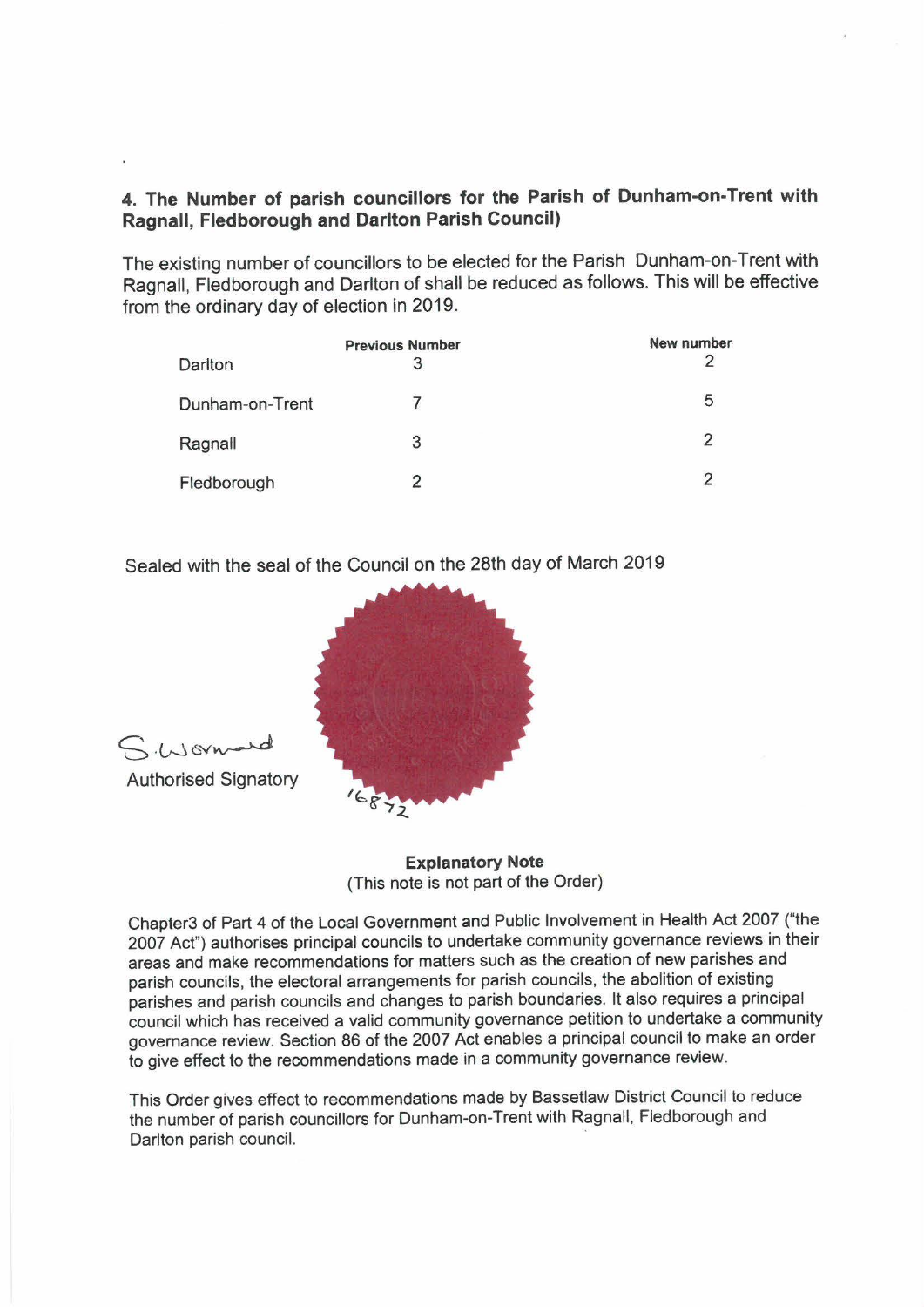

Map Referred to in the Bassetlaw District Council (Dunham-on-Trent with Ragnall, Fledborough and Darlton Parish Council) Order 2019